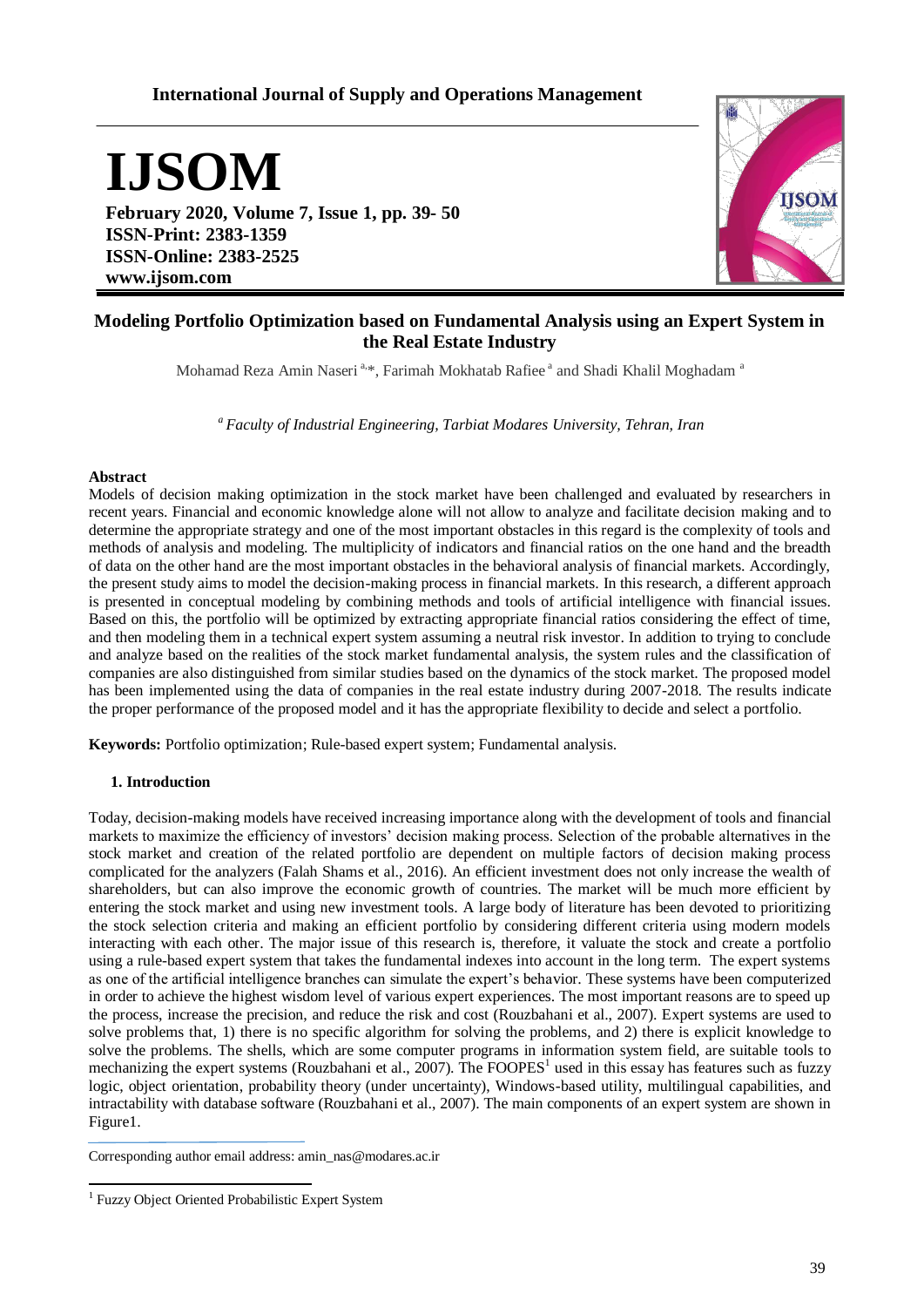*Amin Naseri, Mokhatab Rafiee and Khalil Moghadam*



**Figure1.** Main components of an expert system

One of the important components of expert systems is the knowledge base where the expert knowledge is coded to be understandable for the system. In general, knowledge is saved as conditional expressions and rules in the knowledge base, and the inference engine uses the rules of logic and knowledge available in the knowledge base to deliver the results to the user. The current research aims to model the optimum portfolio selection in the stock market environment, which has received the highest attention from the investors as it is the main source of all other markets. It is, therefore, of paramount importance to develop a system that is able to not only predict and analyze the market conditions but also to make spotless decisions. In the present paper, therefore, it is tried to provide an appropriate method for optimizing the decision-making process of stock purchasing by using artificial intelligence methods and focusing on the expert system model. The main question of this research is how to make an optimal portfolio based on an expert system using the indicators of fundamental analysis in the stock market environment. In this research, a particular industry is considered as a case study conducted using actual industry data and analyzing the financial statements of companies under consideration. The period of study falls between 2007 and 2017, a 10-year period data for making portfolio in 2017 and 2018 in order to compare the data with real returns of industry and total market. The financial experts try to make an image of companies' current and future conditions using their financial information and financial statements, which is known as fundamental analysis in financial terms. The fundamental analysis in the extraction and conclusion parts needs a huge amount of data. For this reason, financial experts with a wide range of information and mastery can take advantage of this approach (Raghu, 1994).

A new and different approach in conceptual modeling has been made in this research by combining methods and tools of artificial intelligence. Based on this, the information analysis process and portfolio optimization are facilitated by extracting appropriate financial ratios and then modeling them in a technical knowledge system. It should be noted that the combination of rules and indexes used here in addition to the conclusion logic followed by ranking companies and using a realistic case study can be considered as the distinguished aspect of this research. The proposed framework of this study is actually a two-level model that is distinguished from conventional portfolio optimization models in determining the optimal portfolio with the possibility of using other financial indicators, besides return and risk. Financial ratios that are not available in conventional optimization models are used for ranking in the first part. This section allows the investor to use corporate financial data published in alternate periods and contains valuable information in fundamental analysis and decision making. In single-level optimization, however, which used commonly and traditionally, the majority of the firm's financial data will not be taken into consideration, and thus no fundamental and a priori analysis will be possible for the analyst. The structure of the present research is shown as a flowchart in Figure 2.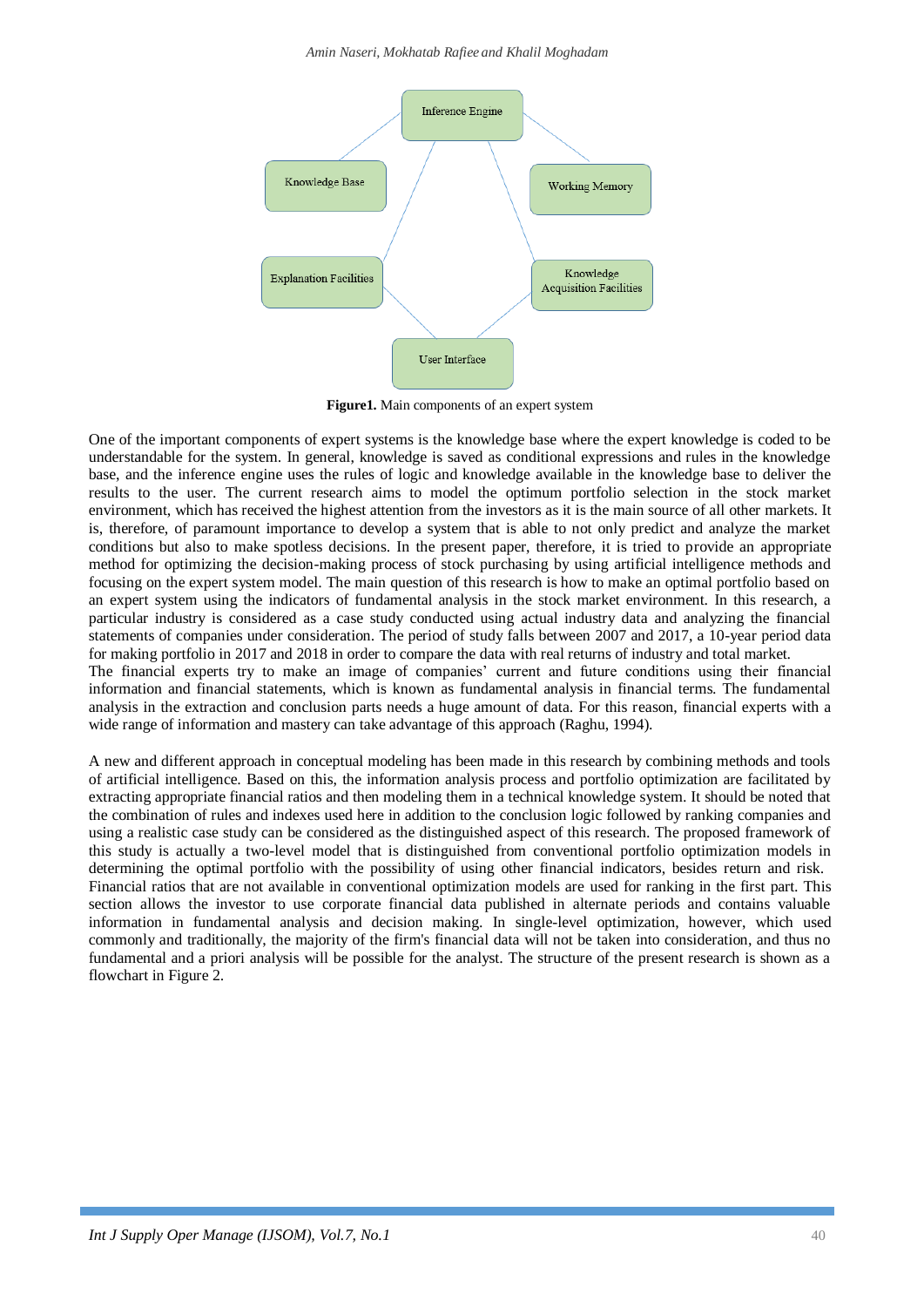

**Figure2.** Structure of the present research

This article is presented as follows:

The theoretical ideas and a review on the existing studies in this field is presented in the second section in order to highlight the most important studies that are within the scope of this study. The third section describes the proposed expert system. Then, the research model is run followed by a conclusion and the research outcomes.

## **2. Literature review**

Over the past 100 years, a lot of efforts and many models were presented to encourage the investors to utilize the new ways of investment. The optimization concepts of portfolio and also diversification in the investigation process can be considered as great tools to have a more thorough understanding of financial issues. The publication of Harry Markowitz's portfolio selection was the greatest achievement in this field (Fabozzi et al., 2007). Since its publication, it has experienced a lot of improvements and changes in people's ideas about portfolio and has been used as a useful tool in order to optimize the portfolio (Lai et al., 2006). He suggested that investors should consider both risk and return together and should also select the allocation of investment among all investing opportunities using the trade-off between the two factors (Fabozzi et al., 2007). However, Markowitz's portfolio theory can only offer a solution for the capital allocation. In the real investment market, there are a lot of investing opportunities that can confuse the investors due to the huge amount of data (Garkaz et al., 2011). These complexities and uncertainties in this issue have led to interest in the use of artificial intelligence techniques, one of which is the expert system.

Most of achievements in artificial intelligence have been problem solving and decision making approaches that cover the main features of the expert systems. Expert systems are referred to those types of artificial intelligence applications that reach a level of expertise to decide instead of an expert on a particular field. These systems are programs whose knowledge base is accumulated of the information by which humans make decisions on a specific issue.

The application history of the expert system in financial management can be divided into several major categories, namely selection of investment portfolio, financial planning, financial analysis, credit granting, rating of bonds, investment, and evaluation of bankruptcy risk. Here are some examples of research done in the field of portfolio selection using the expert system.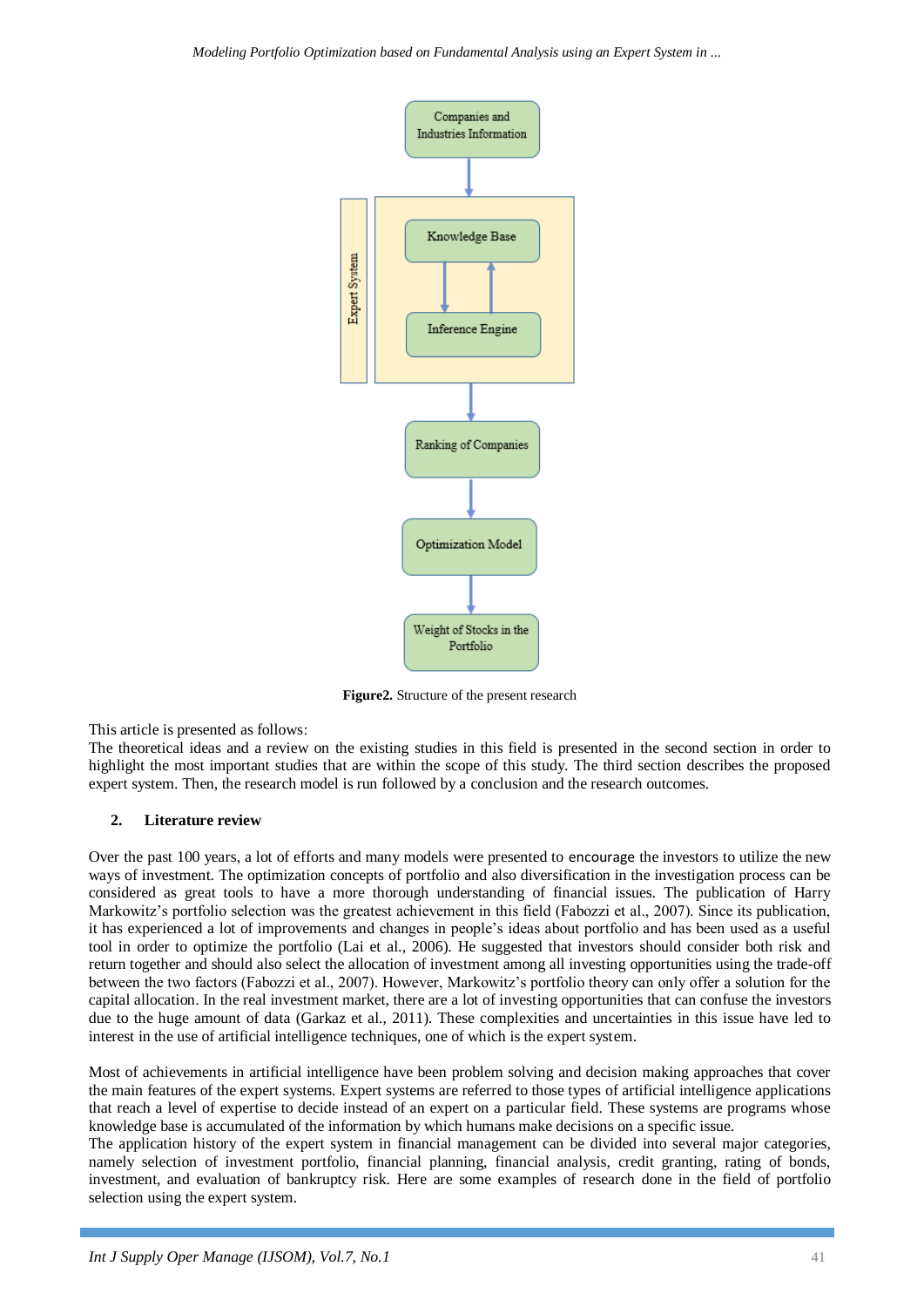Xidonas et al. (2009) devised a financial analysis system to support decision-making on the selection of portfolios. This system chooses a portfolio by assessing the overall performance of a company, and commercial enterprises are categorized according to their respective industry. This system only uses the fundamental technique based criteria. The thresholds for financial ratios have been devised by experts. There are a total of 1406 production rules. The system was evaluated using its application in Athens Stock Exchange. Zarei et al. (2009) presented a two-phase skilled system. The first phase makes use of both technical and fundamental data to estimate the risk and return. The investors' preferences are combined with the estimated values to produce an appropriate portfolio in the second phase. The first phase consists of two expert systems, each of which is responsible for fundamental or technical evaluation. In the technical expert system, 27 candidates have been identified for each stock, and variables have been selected using clustering methods based on rough clusters (RCs). Then, two fuzzy base rules were fostered for each stock by the fuzzy C-Mean method and the  $TSK<sup>2</sup>$  approach. The estimated risk and return values are combined with the investors' preferences in the second ohase and it will finally offer a fuzzy basic rule to rank the processed data. Hadavandi et al. (2010) presented an expert system based on fuzzy genetic systems and artificial neural networks in order to predict stock prices. In their model, the initial price, the final price, the highest price, and the lowest daily price are considered as independent variables and the prediction of the final price of the next day as the dependent variable of the model. Fasanghari and Montazer (2010) offered an expert system focusing over Tehran Stock Exchange evaluation in order to create a portfolio and suggest it to targeted customers in Tehran stock market. This system ranks stocks based on the fundamental analysis ratios and qualitative criteria of Tehran Stock Exchange. The system inputs are modeled by the triangular membership function using the up, mid, and low linguistic variables. The membership function parameters and the number of production rules in the knowledge base are determined by the fuzzy Delphi method, which aggregates the knowledge of several experts. The incurred risk is also mixed with the ranking process to offer a portfolio based on the preferences of investors. The results are verified by a survey of the experts. In this system, factors selected for proposing an investment basket are stock market, sale rules, earning per share, projects,

shareholders, and floating stocks.

Yunusoglu et al. (2013) introduced a rule-based fuzzy expert system for medium-term decision makers and evaluated the system using the data of 61 stocks in Istanbul Stock Exchange. The proposed system performance was analyzed compared to a benchmark index at different levels of investor's risk aversion and various time periods of investment. Their results indicated that the performance of the proposed system was better in all circumstances, especially in the case of investor's risk aversion and in the midterm. Masehian et al. (2015) designed an expert system to identify the most proper PSO for solving different optimization problems using a comprehensive survey and taxonomy on different types of PSO. Algorithms are classified according to aspects such as particle, variable, process, and swarm. After integrating different acquirable information, the knowledge base of the expert system is formed consisting of 100 rules. Then, the system is able to logically evaluate all the algorithms and report the most appropriate PSO-based approach based on interactions with users, referral to knowledge base, and necessary inferences via user interface. In order to examine the validity and efficiency of the system, a comparison is made between the system outputs against the algorithms proposed by newly published articles. Accordingly, they concluded that the proposed expert system could be considered as a proper tool for finding an appropriate PSO variant matched with the application under consideration. Kamley et al. (2015) provided a rule-based expert system with forward chaining for the Mumbai Stock Exchange. The system comprises such variables as initial price, final price, and the highest and the lowest price. In their further study, Kamli et al. (2015) compared the forward and backward chain in an expert system to optimize the stock portfolio in the National Stock Exchange of India, and reported a better performance of the back chain. Dymova et al. (2016) used the technical analysis methods in the Forex<sup>3</sup> market. They tried to utilize the Forex skilled system mixed with technical analysis in order to obtain the new approach of Rule-based evidential reasoning (RBER). They claimed that traditional fuzzy logic rules could lead to undesirable results when subjected to collisional fuzzy classes such as low and medium. The proposed fuzzy system was implemented on real market data for four currency pairs at intervals of 15 minutes, 30 minutes, and 1 and 4 hours.

The rapid pace of globalization has made it easier for investors to invest in global stock markets. Thus, there is an inevitable need for logical decision-making by the psychology of shareholders' behavior. Under this behavioral economy, traditional financial theory, which emphasizes financial, logical, and computational decision-making, is inconsistent with a new behavioral financial theory. Accordingly, Velumoni and Rau (2016) presented a new system by combining financial factors, investor sentiment, and information technology using perspective theory. Stocks of leading Indian banks were selected as real data and the authors reported relatively good results. Zamani et al. (2015) presented an expert system based on fuzzy neural network for predicting stock prices. The predictions were used to solve the mean-variance and mean-variance-skewness models using the genetic algorithm. In order to measure the performance of the model, its efficiency was compared with the traditional mean-variance and mean-varianceskewness models as well as with the market index.

 $\overline{a}$ 

<sup>&</sup>lt;sup>2</sup> Takagi–Sugeno–Kang

<sup>3</sup> Foreign Exchange Market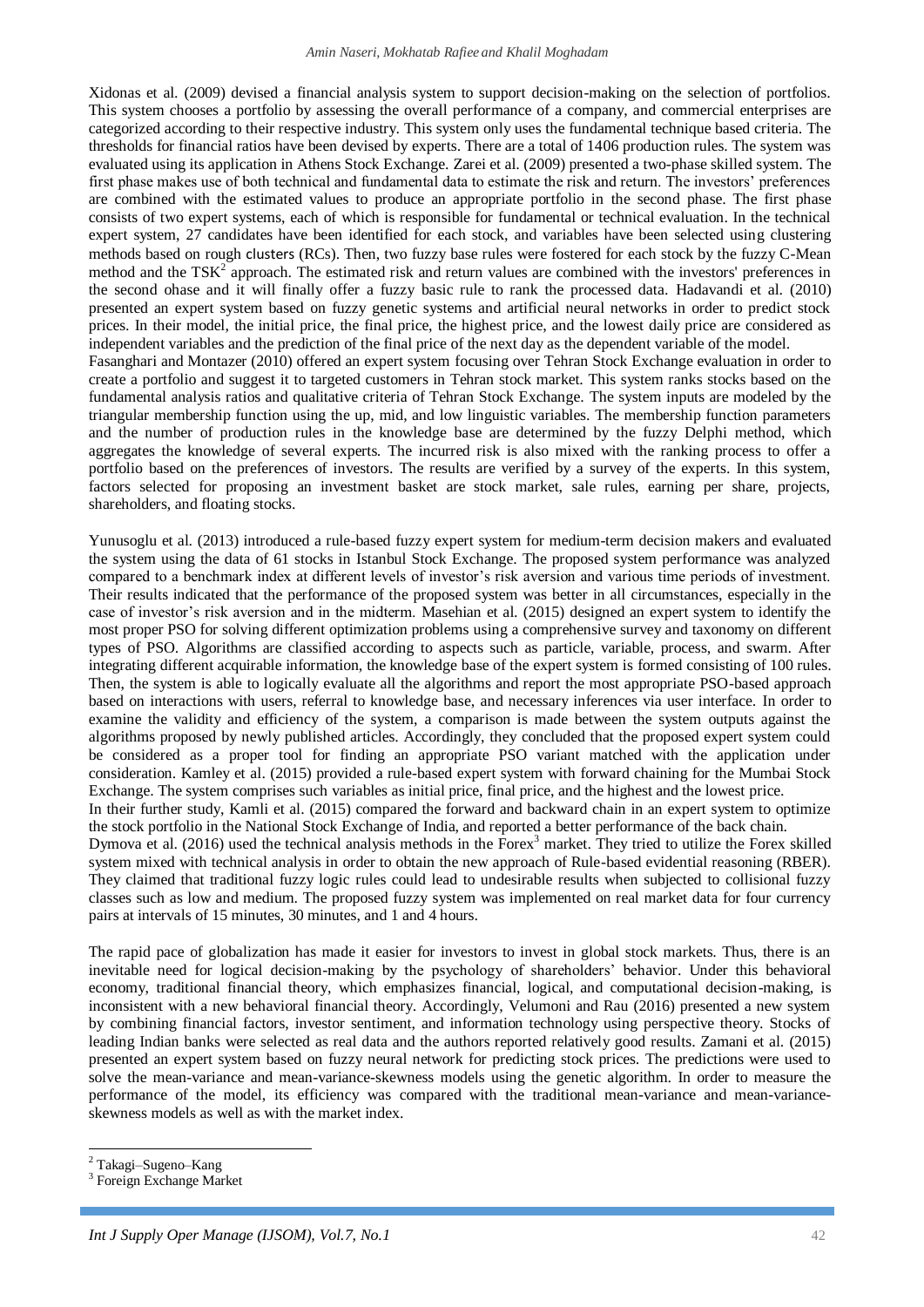Falah Shams et al. (2016) developed a rule-based fuzzy expert system to facilitate the portfolio selection. It was attempted to select the portfolio with the consideration of investors' risk appetite based on both fundamental and technical indicators. The model was found to perform well in midterm for risk-averse investors. Abadian et al. (2017) used the fundamental analysis as an effective measure to select an appropriate portfolio. The importance of individual criteria was measured by the Shannon entropy method. Then, the surveyed society comprising member companies of Petrochemicals was ranked by the SAW and TOPSIS ELECTRE techniques. They concluded that using the multiindex approaches for ranking led to different outcomes, and ultimately decisions could be made using average ranking method. Slimani et al. (2017) applied neural networks to demand forecasting in a simple supply chain composed of a single retailer and his supplier with a game theoretic approach. This work analyses the problem from the supplier's point of view. Various attempts were made in order to optimize the total network error and the findings indicated that different neural net structures such as Adaline, Multi-Layer Perceptron (MLP), or Radial Basis Function (RBF) Network could be used to forecast demand. However, the most adequate one with optimal error was the MLP architecture.

Almahdi and Yang (2019) have recently extended a recurrent reinforcement portfolio allocation and rebalancing management system with complex portfolio constraints using particle swarm algorithms. In particular, they propose to use a combination of recurrent reinforcement learning (RRL) and particle swarm algorithm (PSO) with Calmar ratio for both asset allocation and constraint optimization. Using S & P100 index stocks, they show that such a system with a Calmar ratio based objective function yields a better efficient frontier than the Sharpe ratio and mean-variance based portfolios. By comparing with multiple PSO based long only constrained portfolios, they propose an optimal portfolio trading system that is capable of generating both long and short signals and handling the common portfolio constraints. They further develop an adaptive RRL-PSO portfolio rebalancing decision system with a market condition stop-loss retraining mechanism, and show that their proposed portfolio trading system outperforms the benchmarks consistently especially under high transaction cost conditions. The paper of Dou et al. (2019) employs a baseline-based method to decide whether to select a redundant system. First, the problem is analyzed in depth to demonstrate the connotation of baseline and related concepts are defined. Then, based on the definition of the redundancy system, baseline system, and baseline value, the weapon system portfolio selection approaches are proposed with regard to a baseline value. Starting from the two core parts of the approach, i.e. selection strategy analysis and weapon systems ranking, the strategy of weapon system selection was analyzed under a single objective and multiple objectives. Subsequently, the interval number theory was employed to extend the VIKOR method to the E-VIKOR method, with a linear programming model as the weighting method under uncertainties to rank the candidate weapon systems. Finally, a case with three different ranking results of candidate weapon systems was studied under different weighting schemes. The weapon system portfolio refining was developed based on the ranking results, baseline value, and selection strategy. Garcia-Galicia et al. (2019) consider the problem of policy optimization in the context of continuous-time Reinforcement Learning (RL), a branch of artificial intelligence, for financial portfolio management purposes. The underlying asset portfolio process is assumed to possess a continuous-time discrete-state Markov chain structure involving the simplex and ergodicity constraints. They provide a RL solution based on an actor/critic architecture in which the market is characterized by a restriction, called transaction cost, involving time penalization. The portfolio problem in Markov chains is determined by solving a convex quadratic minimization problem with linear constraints. Any Markov chain is generated by stochastic transition matrices and the mathematical expectations of the rewards. They estimate the elements of the transition rate matrices and the mathematical expectations of the rewards. This method learns the optimal strategy in order to make a decision on what portfolio weight to be taken for a single period. With this strategy, the agent is able to choose the state with maximum utility and select its respective action. The optimal policy computation is solved by employing a proximal optimization novel approach, which involves time penalization in the transaction costs and the rewards. They employ the Lagrange multipliers approach to include the restrictions of the market and those that are imposed by the continuous time frame. Moreover, a specific numerical example in baking, which fits into the general framework of portfolio, validates the effectiveness and usefulness of the proposed method.

## **3. The proposed expert system**

It is known that expert systems are based on the knowledge base of expert people, along with the inputs a user introduces to the system. In this research, an expert system has been designed to select the optimal portfolio based on the experts' viewpoints and previous studies. An expert system is designed to be able to select the optimal portfolio. The design of this expert system, inspired by Fallah Shams (2015), is described below. The inputs of the expert system are fundamental data taken from financial statements of companies. Fundamental inputs reflect the management performance, competitive advantage, and financial health of companies. Before any investing decisions, the investor has to make comparison between the values and financial indexes of companies. However, the performance of a company cannot actually be measured solely with the data of the same year, and judge the overall performance of that company according to the financial ratios of one year. Thus, considering the long term performance of a company can reflect more facts about its stock price changes and profit and loss. This research seeks to enable the investor to study both short term and long term activities of a company in the stock market, thereby, choosing the best alternative to invest. To achieve this objective, the proposed system computes the indicators selected for companies from the past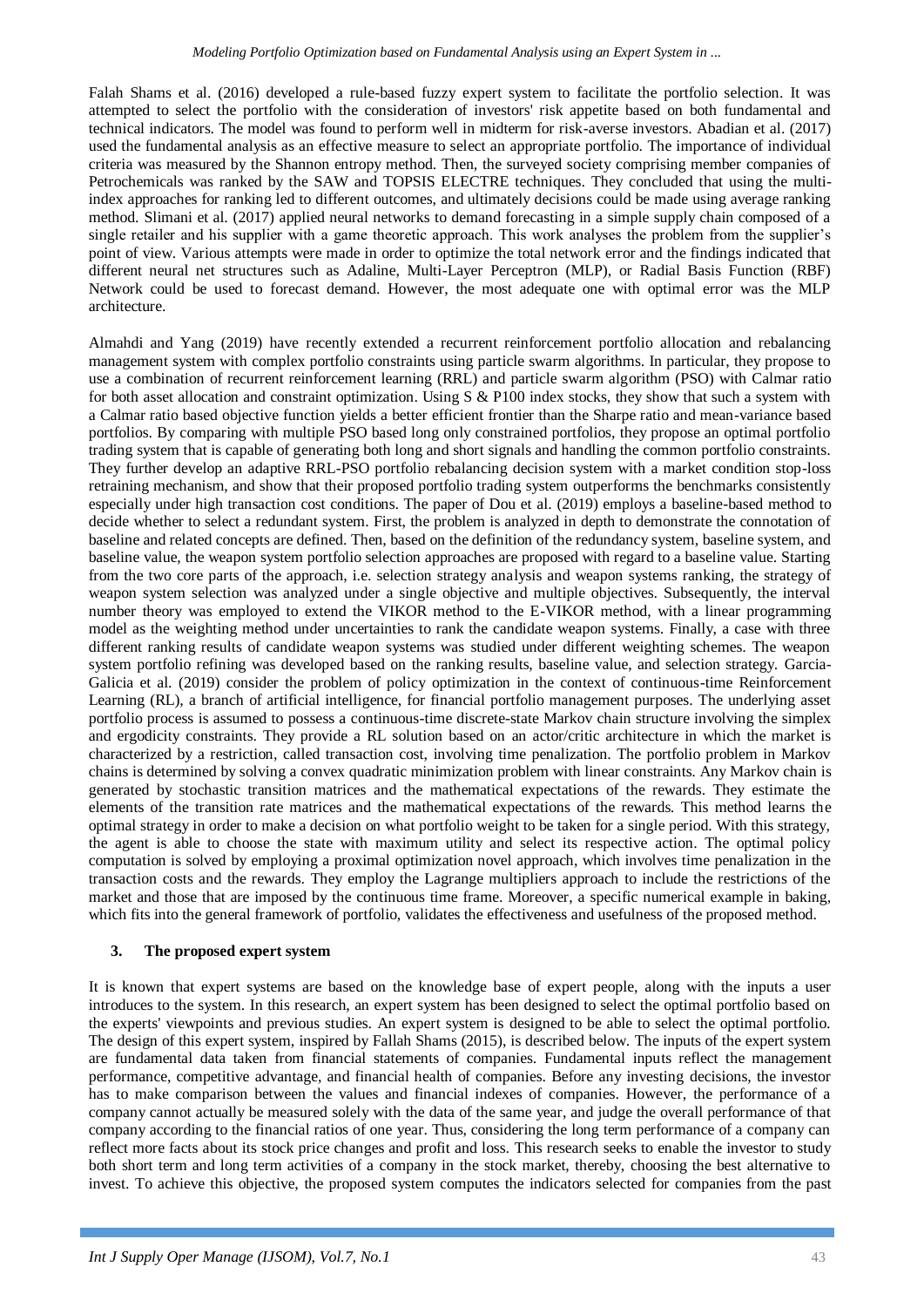period and a final index is calculated from their weighted average. Considering that recent developments of a company's interior and exterior could have a greater impact on its current performance, the latest periods are given higher weight and lower weight will be assigned to the importance of these data for farther periods. Another point that can cause confusion in investment is the fact that high or low numerical values of the indexes alone cannot indicate the strong or weak performance of a company. In order to solve this problem, the system compares the numerical values of the each stock indices with the industry average. Thus, those indicators are considered to be better that are higher than the average. To work with an expert system, the first step is to understand the rules in that system. Suppose that there are M stocks to choose from. Required indicators (N indicators) are selected as system inputs according to the studied industries, market conditions, and investor's opinion. At first, all the indicators (for different companies at different times) are scored according to the average of that period. The indicators are scored +1, −1, and 0 if they are higher, lower, and equal to the average. The rules established in this section are in the form of relationships (1), (2) and (3):

$$
IF \quad X_{ij}^t < \bar{X}_{lj}^t \quad THEN \quad k_{ij}^t = -1 \tag{1}
$$

$$
IF \tX_{ij}^t = \bar{X}_{ij}^t \tTHEN \tk_{ij}^t = 0 \t(2)
$$

$$
IF \tX_{ij}^t > \bar{X}_{ij}^t \tTHEN \tk_{ij}^t = +1
$$
\n<sup>(3)</sup>

$$
i = 1, ..., M
$$
  
\n $j = 1, ..., N$   
\n $i = 1, ..., T$   
\n $l = 1, ..., Z$   $(Z \le M)^4$ 

Where "i" shows the stock counter, "j" represents the index counter, "t" indicates the time period, and I stands for the industry counter. X indicates the index and  $\bar{X}$  represents the simple average of the index.

Therefore,  $X_{ij}^t$  is a variable that contains the numerical value of the jth index from the ith stock in period t.  $\bar{X}_{ij}^t$  shows the average number of jth index in industry I in period t (company i belongs to industry I). k is also a scoring variable for each index. The total number of rules for this step is  $M \times N \times T$ .

Considering the above rules, stocks can be evaluated and rated regardless of the industry they belong to. In the next step, rules are used to check the scores of the indicators and calculate the average rating of a company in each period:

$$
IF
$$
\n
$$
-1 \le k_{i1}^t \le 1 \text{ and } -1 \le k_{i2}^t \le 1 \text{ and } ... \text{ and } -1 \le k_{iN}^t \le 1
$$
\n
$$
THEN
$$
\n
$$
K_i^t = \frac{\sum_{j=1}^{N} k_{ij}^t}{N}
$$
\n
$$
(4)
$$

The number of these rules is  $M \times T$ .

 $\boldsymbol{N}$ 

Expected outcome of this system is the ranking of companies. Eq. (5) shows the final rank. As discussed at the beginning of this section, the ranking of stocks is determined by taking into account the coefficient of past performance of the companies.

$$
R_{i} = \frac{\sum_{t=1}^{T} u_{t} K_{i}^{t}}{\sum_{t=1}^{T} u_{t}} \tag{5}
$$

Where  $u_t$  is the weight of different years shown as  $u_t = t$  to consider more effectiveness of recent years, and  $R_i$  is the rank of ith company and the final output of the system.

The proposed expert system allows users to apply their own restrictions. For example, stocks in which the ratio of a company's stock price to the company's earnings per share (P/E), market value to book value (MV/BV), and return on equity (ROE) are negative in the past year, can be eliminated in the beginning by defining the rules as follows (6):

$$
X_{i1} = \frac{P}{E}
$$
 
$$
X_{i2} = \frac{MV}{BV}
$$
 
$$
X_{i3} = \text{ROE}
$$

 $\overline{a}$ 

<sup>4</sup> It is possible a few stocks be for an industry.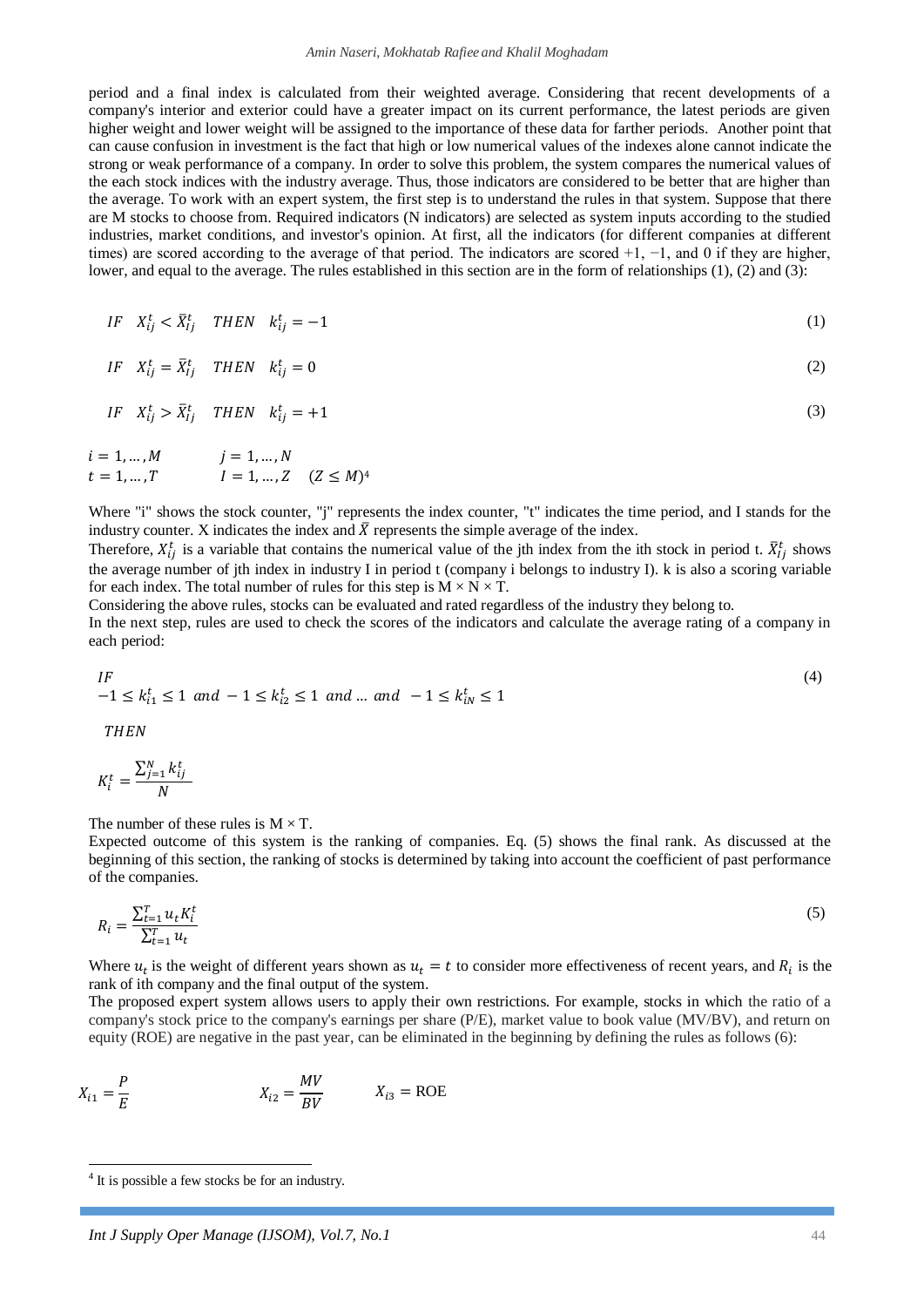$$
IF \ X_{i1} < 0 \ \text{or} \ \ X_{i2} < 0 \ \text{or} \ X_{i3} < 0 \ \text{THEN} \ k_{i1} = k_{i2} = k_{i3} = 2 \tag{6}
$$

These shares are eliminated in the next stages due to the presence of the condition  $-1 \le k_{ij} \le 1$  for all indices of a share (expressed in relation (4)).

## **4. Problem modeling**

The rankings obtained from the proposed expert system at this stage are used to model the problem and find the weight of each share in the portfolio. The model used in this study is inspired by the Markowitz's modern portfolio theory as presented below:

$$
\max Z = \sum_{i=1}^{M} w_i R_i \tag{7}
$$

$$
\sum_{i=1}^{M} w_i = 1 \tag{8}
$$

$$
LB \le \sum_{i=1}^{M} y_i \le UB \tag{9}
$$

$$
w_i - UBW y_i \le 0 \tag{10}
$$

$$
w_i - LBWy_i \ge 0 \tag{11}
$$

$$
0 \le w_i \le 1
$$
  
\n
$$
y_i \in \{0,1\}
$$
\n
$$
(12)
$$

The model objective function maximizes the rank of the stocks included in the portfolio. Limitation (8) ensures that all existing capital is invested. Limitation (9) is the restriction of diversity, limiting the upper and lower thresholds for the number of shares in the portfolio. In this limitation,  $y_i$  is a binary variable with a value of 1 if the stock is included in the portfolio, otherwise its value is 0. UB and LB are the upper and lower thresholds for the number of stocks present in the portfolio, respectively. Limits (10) and (11) indicate the upper (UBW) and lower (LBW) thresholds for the weight of the shares in the portfolio, which are set by the investor. Obviously, the constraints of the designed model are adjustable according to the characteristics of the investor. One of the points taken into account in financial modeling is the investor risk aversion. In this study, the investor is considered to be risk neutral. This feature can easily be used based on market indicators and investor behavior as a model constraint. Therefore, it is important to note that the limitations of an optimization model are one of the most important tools for determining the framework of a wellknown and generalizable model.

#### **5. Results of the model implementation**

#### **5.1. Data used in the implementation of the model**

To illustrate the application of the model presented in this research, a portfolio was selected among the companies of the mass production and real estate industry that were active during the years under review (Table 1). The needed data was taken from the companies' financial statements from the Codal website and and Rahavard software in a 10-year period from 2007 to 2018.

|                | Table1. Company names                |
|----------------|--------------------------------------|
| Company symbol | Company name                         |
| <b>VSAKHT</b>  | Iran Construction Investment         |
| <b>VTOOS</b>   | <b>Toos Gostar Urban Development</b> |
| <b>SFARS</b>   | Construction and Development of Fars |
| <b>SHAHED</b>  | Shahed Investment                    |
| <b>SNOOSA</b>  | Tehran Renovation and Building       |
| <b>SAJAN</b>   | Sakht Ajand                          |
| <b>SMASKAN</b> | Housing Investment Group             |

#### **5.2 Execution of the expert system**

Six core indicators were used as inputs for the proposed expert system. Several financial ratios are considered and used to fundamentally analyze the stock. Considering the goal of modeling the choice of portfolios in this study, the choice of index is not prioritized and not considered as an important principle. In other words, the number and variety of indicators had no effect on the totality of the model, and each analysis generally considered some of the indicators based on the characteristics of the industry and market conditions. Therefore, the most well-known financial indicators and, on the other hand, the most important ones were considered as representatives in this study. Table 2 provides the relevant description.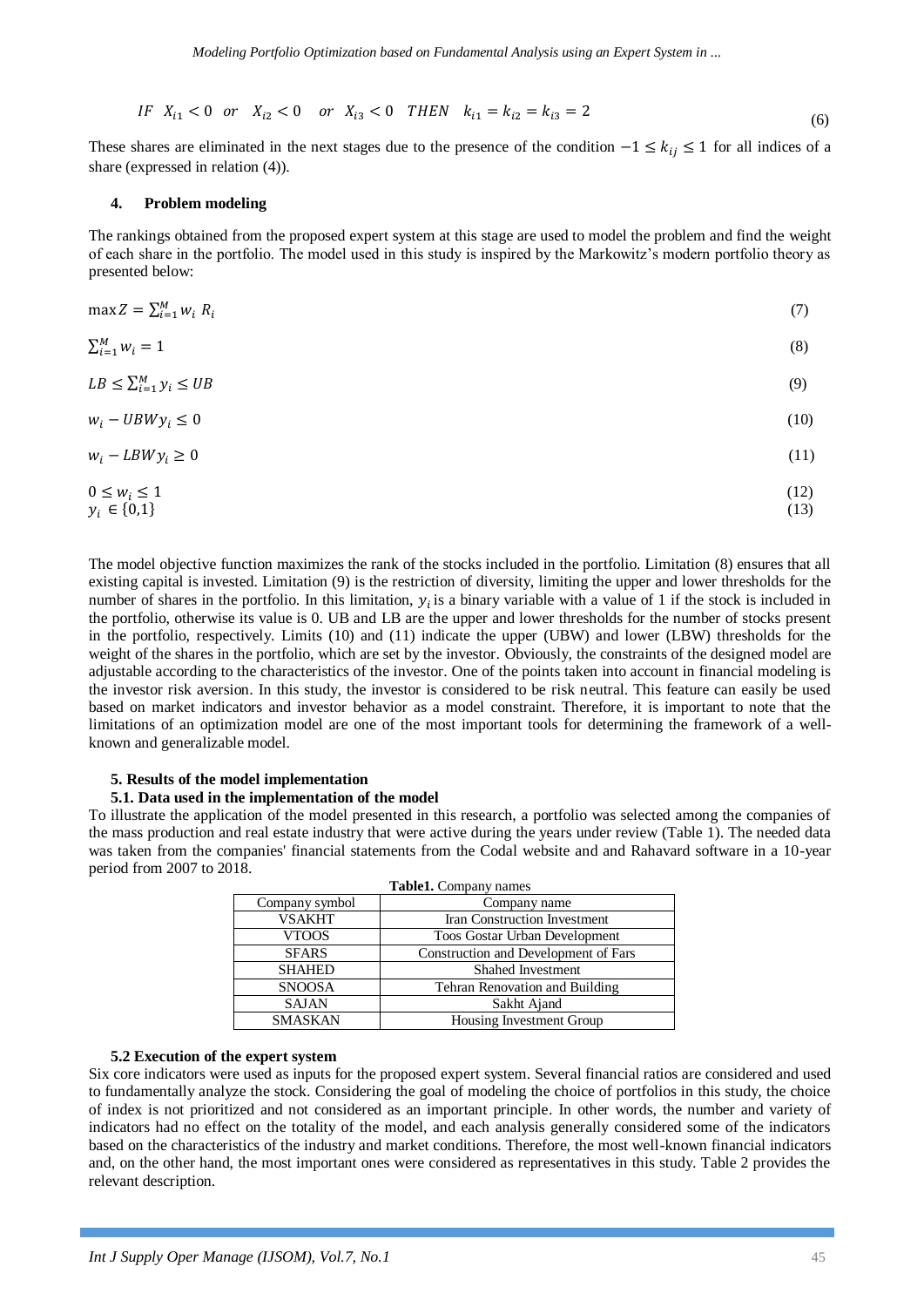|                     |                          | <b>THORSE</b> , The meneators as ex in this state        |
|---------------------|--------------------------|----------------------------------------------------------|
|                     | Ratio                    | <b>Application</b>                                       |
| Liquidity ratio     | Current                  | The company's ability to pay short-term debts            |
| Leverage ratio      | Times interest earned    | The company's ability to pay midterm and long-term debts |
| (capital structure) | Debt $(\%)$              |                                                          |
|                     | Net profit margin $(\%)$ |                                                          |
| Profitability ratio | Return on equity $(\% )$ | Evaluation of company profit making ability              |
|                     | Return on asset $(\% )$  |                                                          |

**Table2.** The indicators used in this study

**Liquidity ratios:** Liquidity ratios are a set of financial metrics that are used to determine the ability of a company to pay off its short-term debt. Generally, the higher these ratios, the larger the security margin the company will cover for its short-term debt. In this research, the "current ratio" is used as the most well-known indicator of various types of liquidity ratios. To calculate that "current assets" are divided by the "current liabilities ".

 $LI$ Current assets Current liabilities

**Times interest earned:** The times interest earned (TIE) ratio is a measure of a company's ability to meet its debt obligations based on its current income. The formula for a company's TIE number is earnings before interest and taxes (EBIT) divided by the total interest payable on bonds and other debts. The result is a number that shows how many times a company could cover its interest charges with its pretax earnings.

**Debt ratio:** This ratio is obtained by dividing the sum of debt by assets. In general, lenders prefer a relatively low debt ratio. A high debt ratio usually means that the company has been forced to use more facilities to provide needed resources.

**Net profit margin:** a proportion that calculates the profitability of each Rial from sales:

## Net prof it margin  $=\frac{P}{\tau}$ n

The net profit of a company is the first criterion that most investors consider in relation to company profits, but pure attention to net profits does not provide accurate information about the firm's performance.

**Return on equity:** Return on equity represents the net profit generated for each Rial of equity (sources provided to the company by the shareholders). An increase in the ratio will increase the shareholder's profits.

$$
Return on equity = \frac{Profit (after tax)}{equity}
$$

**Return on asset**: This ratio is obtained via dividing the company's net income by the sum of assets. Some analysts consider this ratio to be the final indicator for determining the adequacy and efficiency of management.

The ratio is the return that the company has earned for all investors and creditors. This ratio is also important for the efficiency of the company.

Indicators are chosen to be applied to individuals with different goals. For example, those who intend to invest in short-term can ignore the leverage ratios and consider only rating other indicators.

Indicators for selected companies and the industry are calculated over 10 years, and these values are given as input to the expert system. The values of indicators for the industry and for companies are presented in Table 3 and Appendix 1, respectively. The parameters T and N representing the number of indices take 10 and 6, respectively. M shows the number of companies and is equal to 7. Since this study considers only one industry, then  $I = 1$ .

|                             |        |       |        |       | <b>rapies.</b> Industry indicators over TO years |        |        |        |       |         |
|-----------------------------|--------|-------|--------|-------|--------------------------------------------------|--------|--------|--------|-------|---------|
| Real estate<br>industry     | 2007   | 2008  | 2009   | 2010  | 2011                                             | 2012   | 2013   | 2014   | 2015  | 2016    |
| Current                     | 2.793  | 2.427 | 2.014  | 1.821 | 1.895                                            | 2.056  | 3.493  | 2.391  | 2.396 | 2.008   |
| Times interest<br>earned    | 3152.4 | 672.1 | 1272.8 | 666.4 | 1905.9                                           | 2823.3 | 4040.8 | 1359.2 | 2975  | 10896.2 |
| Debt $(\%)$                 | 37.3   | 37.9  | 44.4   | 48.1  | 48                                               | 46.1   | 43.2   | 44.5   | 40.7  | 45.1    |
| Net profit<br>margin $(\%)$ | 45.2   | 30.4  | 29.7   | 26.5  | 24.3                                             | 19.9   | 31.8   | 36.5   | 32.3  | 20.4    |
| Return on<br>equity $(\%)$  | 25     | 20.7  | 20.5   | 22.9  | 17.6                                             | 21.1   | 23.5   | 22.2   | 11.9  | 5.5     |
| Return on asset<br>$(\%)$   | 15.4   | 12.9  | 10.9   | 11.5  | 9.2                                              | 10     | 12.9   | 11.4   | 7.1   | 3.7     |

**Table3.** Industry indicators over 10 years

The values of the obtained indexes are given as inputs to the expert system and the program is executed in FOOPES software. The outputs of this expert system are the corporate ratings, which are presented with the definition of the used variables (Table 4):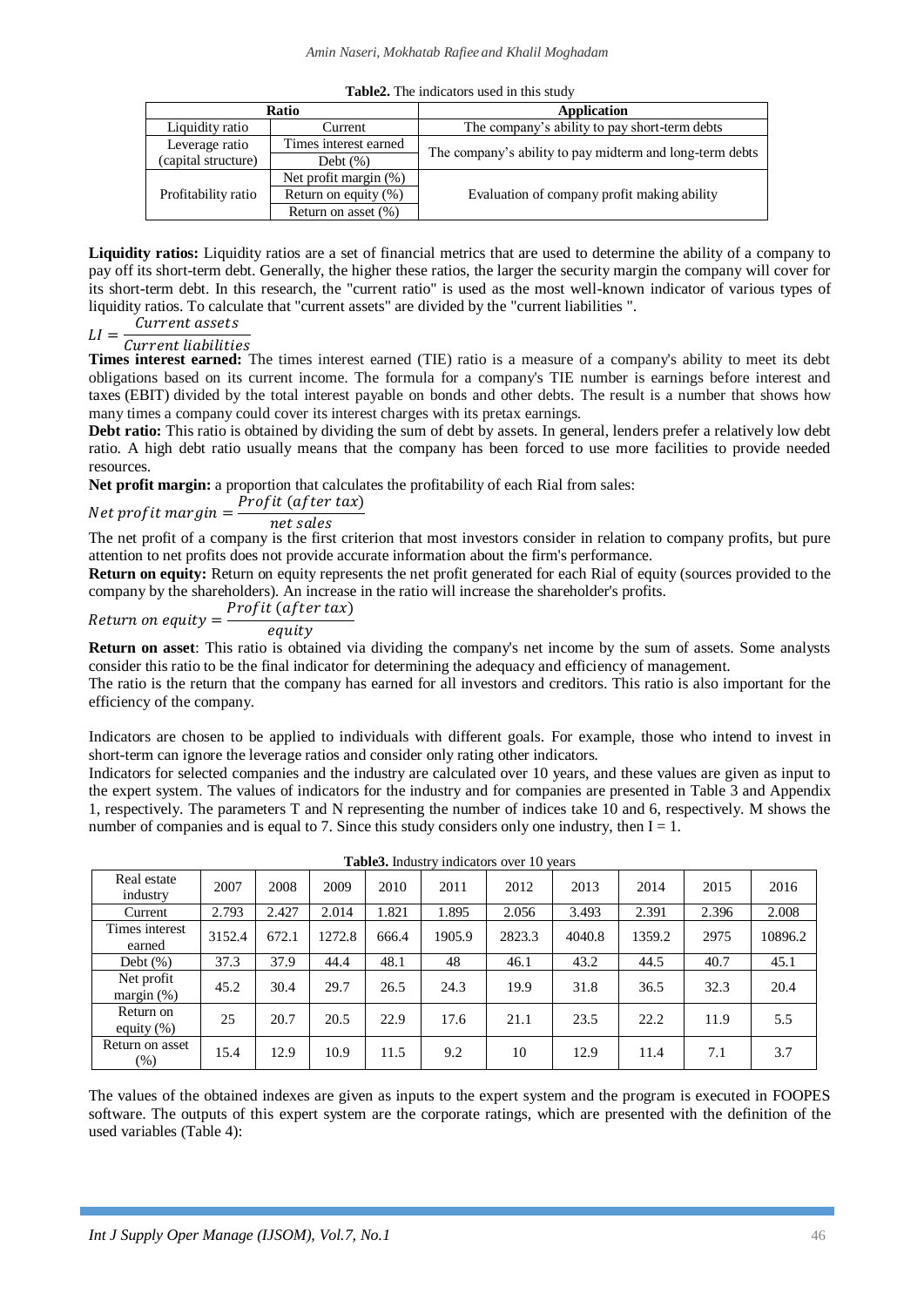| Company symbol                                    | <b>SFARS</b> | <b>SHAHED</b> | <b>SAJAN</b> | <b>SNOOSA</b> | <b>SMASKAN</b>   | <b>VSAKHT</b>  | <b>VTOOS</b> |
|---------------------------------------------------|--------------|---------------|--------------|---------------|------------------|----------------|--------------|
| Rank variable                                     | 0.5556       | 0.5259        | 0.2963       | 0.1407        | 0.1185           | $-0.126$       | $-0.126$     |
| (Final rating)                                    | л.           | $R_{2}$       | ۸o           |               | $R_{\epsilon}$   |                | $\mathbf{u}$ |
| Weight variable                                   | w,           | $W_2$         | $W_2$        | $W_{A}$       | $W_{\mathsf{c}}$ | $W_{\epsilon}$ | $W_7$        |
| Variable of the presence<br>or absence of a stock | $y_{1}$      | $y_{2}$       | $v_3$        | $y_4$         | y,               |                |              |

**Table4.** Ranking the companies

## **5.3 Implementation of the model**

The expert system rates obtained by FOOPES software are now used as model inputs, as discussed in Section 4. This optimization problem is solved by GAMS software and the results are presented in Table 5. By solving this problem, the investor can find the optimal weights of each share in his portfolio.

| Weight of stocks | The existence or absence of a stock in a portfolio |
|------------------|----------------------------------------------------|
| $W_1 = 0.3$      | $v_1 = 1$                                          |
| $W_2 = 0.3$      | $y_2 = 1$                                          |
| $W_3 = 0.3$      | $v_2 = 1$                                          |
| $W_4 = 0.1$      | $v_a=1$                                            |
| $w_5 = 0$        | $y_5 = 0$                                          |
| $W_6 = 0$        | $y_6 = 0$                                          |
| $w_7 = 0$        | $v_7 = 0$                                          |

**Table5.** Results from the model implementation

In solving this model, the maximum and minimum numbers of stocks in the portfolio are 6 and 3, and the upper and lower limits of the weight of each share are 0.3 and 0.02, respectively. The opinion of the investor is important in choosing these values. According to the results, the proposed portfolio includes only the stocks SFARS, SHAHED, SAJAN, and SNOOSA, and the weight of the first three stocks are 0.3 and 0.1 for SNOOSA, respectively. As suggested, the proposed approach to portfolio decision making in this paper differs from traditional approaches in this field. The proposed approach does not merely take into account the current situation of companies but also considers the companies' present and past structure and function. Due to these conditions and the fact that the opinion of financial experts in the construction of the rules and thus the overall result is strongly influenced in this method, the results of the implementation of this method are quite different from other methods and it is not possible to make a direct comparison due to this inherent difference. In general, one cannot ignore the fact that a company's performance is a result of its past performance, and even if decision making under the current conditions of stock prices can be beneficial in the short run, exploring a company's fundamental conditions is the prerequisite for an intelligent investment.

To evaluate the effectiveness of the proposed method, the portfolio return measure is used in this section. For this purpose, the average portfolio return of the proposed method (using the weights obtained from the model) over the two years were compared with the average return of the market index<sup>5</sup>. The average return on portfolio is  $35.18$  and is slightly lower than the average return of the market index (47.20). Nevertheless, it is important to note that all industries with different structures and conditions are involved in the average return of the market index. Thus, to ensure more confidence in the performance of the proposed method, portfolio returns were compared with average return of the real estate industry over the years 2017 and 2018, indicating a better performance of the proposed method (Table 6).

|                                | <b>Table6.</b> Comparison of returns in years 2017 and 2018 |                                 |
|--------------------------------|-------------------------------------------------------------|---------------------------------|
| Average of total return $(\%)$ | Average of industry return $(\%)$                           | Average of portfolio return (%) |
| 47.20                          |                                                             | 35.18                           |

## **6. Summary and conclusion**

 $\overline{a}$ 

There are wide types of methods to optimize the portfolio. In general, most of the critics point out that the optimization models cannot be real and flexible enough to be used in the applied space. In the present study, some of the criticisms were resolved using the appropriate technical techniques. The model with complete flexibility showed to be capable of predicting market trends and, consequently, the optimal selection of assets. This study first introduced an expert system that is able to rank companies according to fundamental criteria. After the companies were fundamentally scrutinized and each one was awarded a rank, these results were considered as inputs of the proposed model and optimal stock weights in the portfolio were identified by solving the model. Proposed procedures were implemented for the real estate industries during the years 2007-2017 and the portfolio was selected for the years 2017 and 2018. Considering the returns as a benchmark, the average return on portfolio was then compared with those of the industry and the

 $<sup>5</sup>$  Market Index Returns are obtained from Tehran Securities Exchange Technology Management Company.</sup>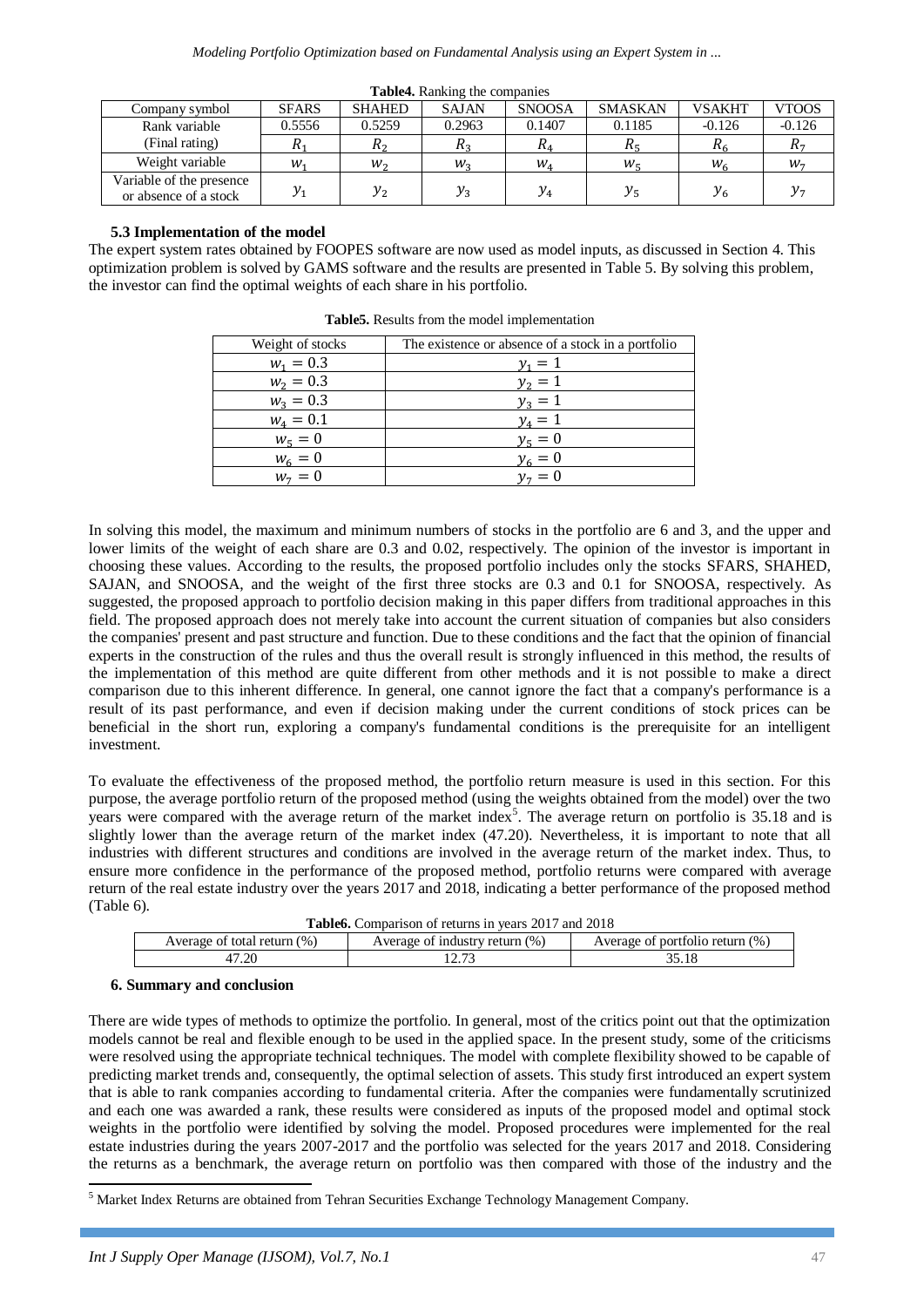market index. The results showed a higher return on portfolio than the whole industry and a slight difference with the market index, which indicates the proper performance of the proposed method.

The most important points in this research are as follow:

- The system inputs and data are based on the fundamental analysis and the most important share analysis in the market.
- The model can be flexible enough facing different industrial conditions.
- The modeling is based on the data and the financial statements of the existing companies in Tehran stock exchange, therefore, it is possible to develop this work and use it in a practical and realistic space.
- The proposed approach was done at two levels. The companies were ranked by an expert system in the first step and the portfolio was optimized in the second step. It is possible to optimize the second stage based on minimizing portfolio risk or maximizing returns.
- The model has both high flexibility and functionality in the optimization process. Thus, there is the possibility to optimize the model regarding the analysis features and the industry.

In other words, the multiplicity of indicators and financial ratios on the one hand, and the wide variety of data on the other hand are the most important obstacles in order to have a behavioral analysis of the financial markets. Therefore, analysts try to overcome these limitations by using different methods and tools and gaining an effective way of analyzing market events. Based on the expert system, the proposed model is distinct in terms of modeling and the remarkable numbers of rules making it clear that it is possible to evaluate and analyze on a wide scale in spite of the inherent complexity and behavior of various phenomena.

## **References**

Abadian, M., Shajari, H. (2017). Multi-index method for selecting optimal portfolios using fundamental analysis variables in the member's petrochemical companies. *Quarterly journal of financial engineering and securities management,* Vol. 1(26), pp. 1-25. (In Persian)

Almahdi, S., Yang, S. Y. (2019). A constrained portfolio trading system using particle swarm algorithm and recurrent reinforcement learning, *Expert Systems with Applications,* Vol. 130, pp. 145-156.

Dou, Y., Zhou, Z., Xu, X., Lu, Y. (2019). System portfolio selection with decision making preference baseline value for system of systems construction. *Expert Systems with Applications,* Vol. 123, pp. 345-356.

Dymova, L., Sevastjanov. P., Kaczmarek. K. (2016). A Forex trading expert system based on a new approach to the rule-base evidential reasoning, *Expert Systems with Applications,* Vol. 51, pp. 1-13.

Rafiee Emam, A. (2009). Selection of stock by fundamental analysis method. Tehran: Nas.

Fabozzi, F. J., Petter N. K., Dessislava A. P., Sergio M. F. (2007). Robust Portfolio Optimization and Management, John Wiley & Sons, Inc.

Falah Shams, M.F., Alavi, S. (2016). Choosing the optimal portfolio using the fuzzy expert system, *Quarterly journal of financial engineering and securities management,* Vol. 4(25), pp. 125-140. (In Persian)

Fasanghari, M., Montazer, G.A. (2010). Design and implementation of fuzzy expert system for Tehran Stock Exchange portfolio recommendation, *Expert Systems with applications*, Vol. 37, pp. 6138-6147.

Garcia-Galicia, M., Carsteanu, A. A., Clempner, J. B. (2019), Continuous-time reinforcement learning approach for portfolio management with time penalization,, *Expert Systems with Applications,* Vol. 129, pp. 27-36.

Garkaz, M., Abasi, A., Moghadasi, M. (2011). Selection and optimization of portfolios using genetic algorithms based on different definitions of risk, *Journal of Industrial Management Faculty of Humaities,* Vol. 5(11), pp. 115-136. (In Persian)

Hadavandi, Esmaeil; Shavandi, Hassan; Ghanbari, Arash (2010). Integration of genetic fuzzy systems and artificial neural networks for stock price forecasting, *Knowledge-Based Systems*, Vol. 8(23), pp. 800-808.

Kamley, S., Jaloree, S., Saxena, K., Thakur, R.S. (2015). Forward Chaining and Backward Chaining: Rule Based Expert System Approaches for Share Forecasting and Knowledge Representation. *Presented for* 7<sup>th</sup> International *Conference on Quality, Reliability, Infocom Technology and Business Operations (ICQRIT), Sponsored by Springer,* University of Delhi, 28-30 Dec, 2015.

Kamley, S., Thakur, R. S. (2015). Rule Based Approach for Stock Selection: An Expert System. *International Journal of Computing Algorithm (IJCOA),* Vol. (4)1, pp. 15-18.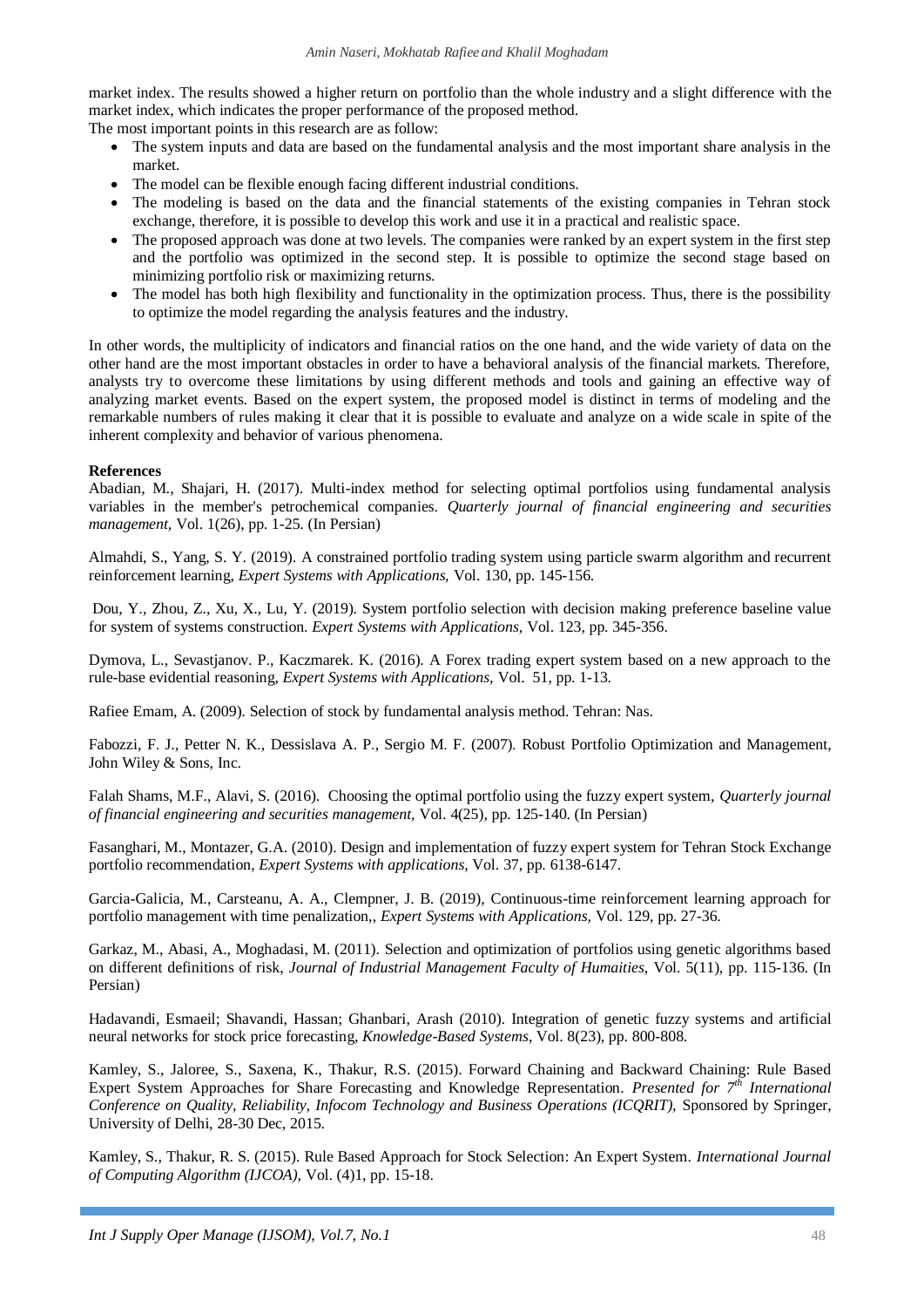Lai, K. K., Yu, L., Wang, S. & Zhou, C. (2006), A Double-Stage Genetic Optimization Algorithm for Portfolio Selection, ICONIP 2006, part 3, LNCS 4234, 928-937.

Masehian, E., Eghbal Akhlaghi, V., Akbaripour, H., Sedighizade, D. (2015). An Expert System for Intelligent Selection of Proper Particle Swarm Optimization Variants*, International Journal of Supply and Operations Management (IJSOM)*, Vol. 2(1), pp. 569-594.

Raghu, P. (1994). Fundamental Analysis for Investors.

Rouzbahani, M. (2007), Design, create and develop a shell for expert systems called FOOPES with fuzzy, objectoriented, probabilistic (uncertainty) facilities, master's thesis, Tarbiat modares University, Tehran, Iran. Supervisor: Mohamad reza Amin naseri.

Slimani, I., El Farissi, I., Achchab, S. (2017). The Comparison of Neural Networks' Structures for Forecasting, *International Journal of Supply and Operations Management (IJSOM)*, Vol. 4(2), pp. 105-114.

Velumoni, D., Rau, S. S. (2016). Cognitive Intelligence based Expert System for Predicting Stock Markets using Prospect Theory, *Indian Journal of Science and Technology,* Vol. 9(10), pp. 1-6.

Xidonas, P., Askounis, D., Psarras, J. (2009). Common Stock Portfolio Selection: a Multiple Criteria Decision Making Methodology and an Application to the Athens Stock Exchange, *Operational Research*, Vol. 9(1), pp. 55-79.

Yunusoglu, M. G., Selim, H. (2013). A fuzzy rule based expert system for stock evaluation and portfolio construction: An application to Istanbul Stock Exchange, *Expert Systems with Applications*, Vol. 40, pp. 908-920.

Zamani, M., Afsar, A., Saghafi Nezhad, V., Bayat, A. (2015). Expert system of stock price prediction and portfolio optimization using fuzzy neural networks, fuzzy modeling and genetic algorithm, *Quarterly journal of financial engineering and securities management,* Vol. 4(21), pp. 107-130. (In Persian)

Zarei, H., Fazel Zarandi, M. H., Karbasian, M. (2009). A New Fuzzy DSS/ ES for Stock Portfolio Selection Using Technical and Fundamental Approaches in Parallel, *World Academy of Science, Engineering and Technology*, Vol. 12(3), pp.1467-1476.